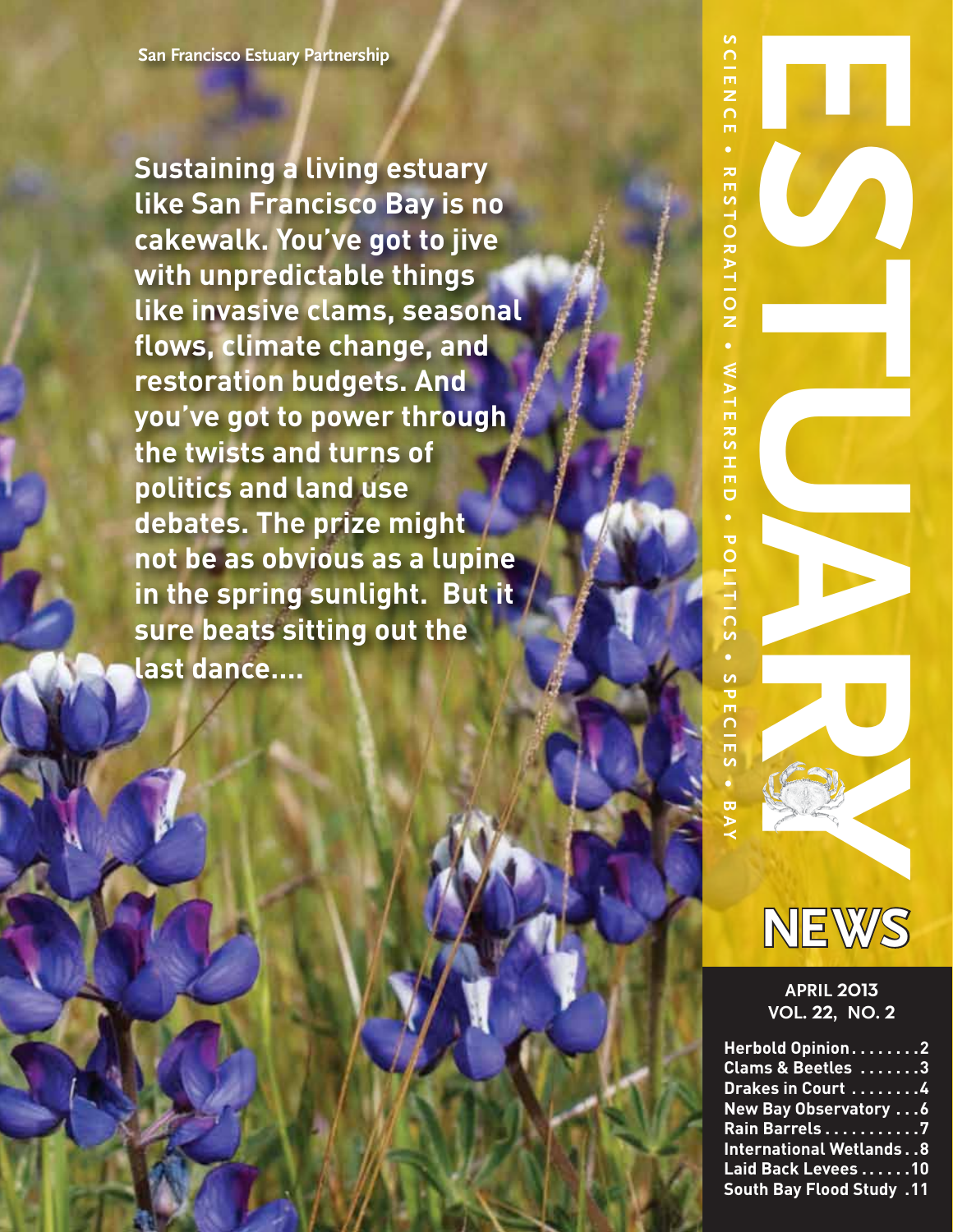### **ESTUARY**<sup>&</sup> APRIL 2013



#### **Overbite Clam Not so SALINITY SENSITIVE** — Biologists

are learning more about the habitat constraints of the overbite clam (*Corbula amurensis*). The local range of the invasive mollusk was assumed to be limited by salinity, with reduced metabolic rates where salinity is low. However, a recent article by Nathan Miller of San Francisco State University's Romberg Tiburon Center and Jonathon Stillman of UC Berkeley in *Marine Ecology Progress Series* calls that into question. Sampling clams from Suisun Bay, Miller and Stillman found that salinity explained very little of the metabolic changes observed in different seasons. Their study included the spring of 2011, when unusually high fresh water depressed salinity. Another surprise: overbite clams may filter more phytoplankton from the water column — and thus compete more with native species — in winter and early spring, when their metabolic rates are lowest, than in summer. CONTACT Nathan Miller: namiller@sfsu.edu **JE**

#### **New National Estuaries Leader** A well-known Southern



California wetlands advocate is heading to Washington to chair the Association of National Estuary Programs (ANEP.) Shelley Luce, director of the Santa Monica Bay Restoration Commission, was tapped for a two-year term with the national organization. She'll help coordinate 28 local programs (three in California — San Francisco, Morro, and Santa Monica bays) and foster collaboration among them. Luce says a key goal will be increasing public understanding and appreciation of local estuaries and the NEPs that protect them. Her background includes a

UCLA doctorate and experience with large-scale wetlands restoration projects and community-based greenway planning. "Shelley Luce continues the tradition of strong, smart, and hardworking ANEP chairs we've had over the years," says the San Francisco Estuary Partnership's Judy Kelly. "She's engaging and passionate about Santa Monica Bay and has a good relationship with Los Angeles County, which helped get things done." **JE**

*Cover photo: Spring bloom of lupine in the Mt. Tam watershed by Jacoba Charles.*

# **opinion Move on.delta**

#### **Retired USEPA biologist Bruce Herbold reflects on decades of impasse and challenges ahead.**

The Delta has been altered, manipulated, exploited, and fought over to such an extent that it is now probably California's most important and intractable problem. As an immensely valuable transport corridor for commerce, water, waterfowl, and major fisheries, and as a landscape that supports local agriculture, recreation, resident fish species, and municipal property, the Delta has been the focus of much planning over the last 20 years. Past efforts have included CalFed, the Delta Vision process, the Delta Risk Management Strategy, the Delta Plan, and presently the Bay-Delta Conservation Plan.

But planning is usually based on history, which may no longer be so relevant. At a series of talks in January 2013, Professor Geoff Petts of England's University of Birmingham repeatedly made the point that climate change has rendered the climatic history of Britain useless for planning water management and ecological restoration. Britain sits on the cusp of the Gulf Stream and, as tropical and polar conditions vary, conditions in the UK vary enormously. Last year Britain had the driest winter on record, followed by the wettest summer and fall.

Also in January 2013 an article by Mike Dettinger and Lynn Ingram in *Scientific American* described how, even without climate change, California's climate is at the whim of trans-Pacific atmospheric rivers. A 2012 study by USGS estimates the damage of a flood substantially smaller than the worst flood in California's history would be devastating; more so than comparable earthquake analyses. The tremendous flood of 1861, that was the basis for the analysis, had come after a 20 year drought. No one agrees on how climate change will affect California's flood and drought pattern but no one expects the unusual stability we enjoyed from 1938 to 1975.

Seven years ago UC Davis and the Public Policy Institute of California raised awareness of how climate change and earthquakes posed a significant threat to the sunken 'islands' of the delta. This sparked an intensive study of levee vulnerability and a

watershed-wide planning effort focused on flood control. Little of that effort is being implemented.

Also seven years ago the collapse of fish populations brought a surge of scientific work that greatly deepened

> our understanding of the ecology of the Delta and how various factors interacted. A three-year drought (2007-2009) showed how low flows intensify the impact of factors like predation, entrainment, and contaminants. High flows in 2011

allowed intense scientific study under very different conditions. We know a lot more than we did 10 years ago; enough to take bold action with a reasonable expectation of rescuing our fish and the people they support. Instead we are continuing with legal wrangles.

In addition, we live in the most invaded estuary in the world and we have a very clear idea of what the next major invader will be and what it will do. Freshwater mussels, which can clog and block water pipes and bedevil aquatic ecosystems, spread rapidly across North America to Lake Mead and thence into San Justo Reservoir (roughly 25 miles from the Central Valley). We have done nothing to prepare for these invaders, and they are not addressed in any current planning effort.

How does one plan for an uncertain, dramatically different future? Downstream, in the San Francisco Bay, a great deal of work is underway to develop plans to adapt to the impacts of climate change and invasive species on both ecosystem values and human infrastructure (integrated planning includes such ideas as placing wetlands to minimize the impacts of storm surge on levees). Serious scientific, engineering, and policy discussions proceed over what we can expect, what can be done, what losses are unavoidable, and which tools we can afford.

The Delta needs a similar comprehensive, open, imaginative, and realistic discussion that uses and integrates all the planning done to date. We need goals supported by science that recognize the limited ability we have to manage resources in the face of major unavoidable impacts. Wishful thinking, hubris, fear, greed, and expectingthe-future-to-be-like-the-past have dominated Delta discussions to date. Fortunately, the intractable nature of the problem lies with us, not with nature. There are many "sure bets" we can pursue now while we develop broad public support for long-term action.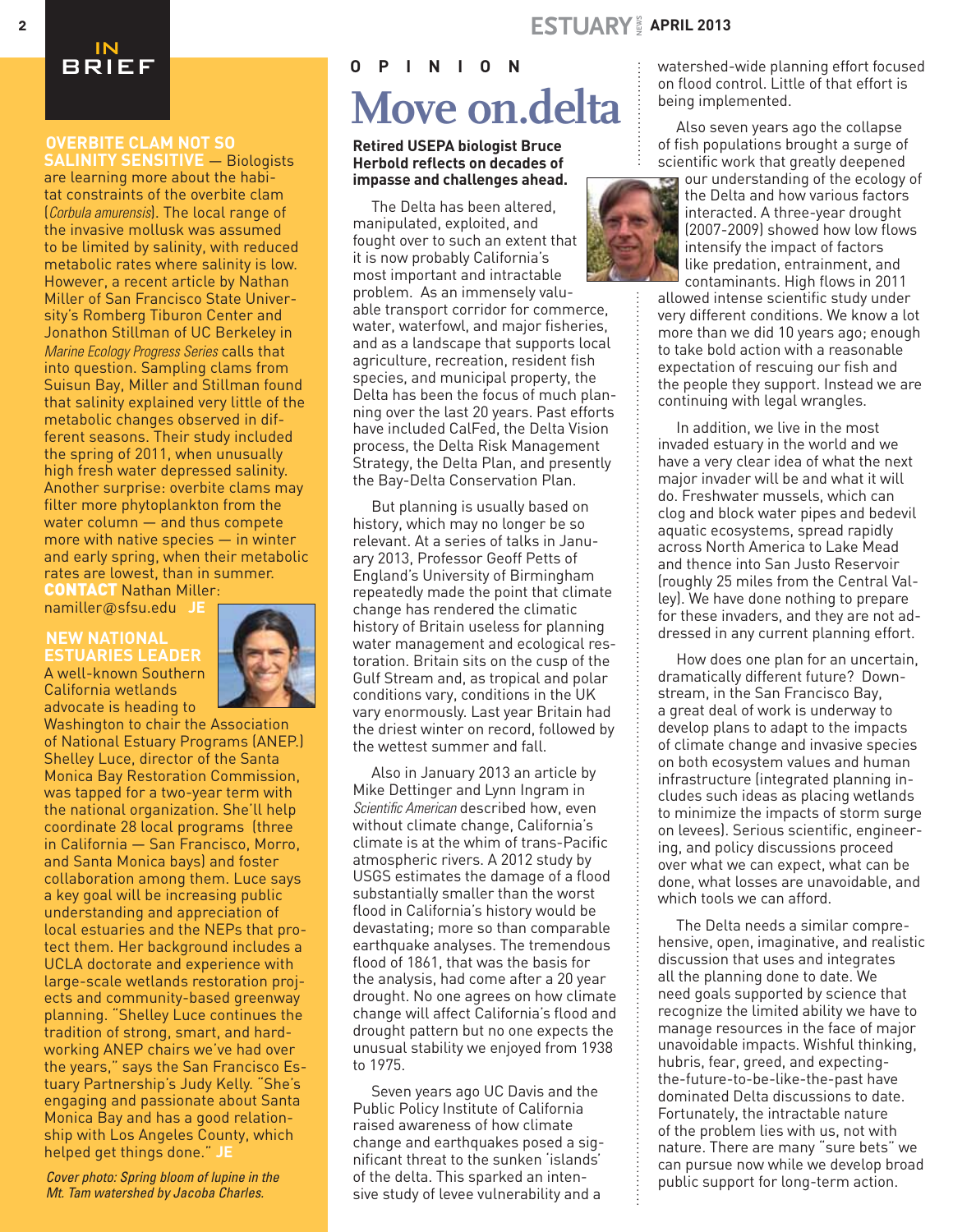# **SCIENCE Clams Muddle Delta Restoration**

Boosting phytoplankton growth is a key part of the Bay Delta Conservation Plan, as the supply of these tiny algae at the base of the Delta's food web has plunged over the last few decades. According to conventional wisdom, the

best way to increase phytoplankton is to create shallow, slow waters to give algae plenty of light, as well as the chance to build up over time. But recent research upends this approach for ecosystems that, like the Delta, have been invaded by exotic clams.

"For many, this is a new way of thinking," says US Geological Survey engineer Lisa Lucas, who reported this work with colleague Janet Thompson in the December 2012 issue of the journal *Ecosphere*. "Clams flip the ingrained model on its head."

The phytoplankton decline is mirrored by fish declines in the Delta, suggesting that the two are linked. Phytoplankton are eaten by zooplankton, and in turn these tiny animal-like organisms are eaten by small fish including threatened Delta smelt and young salmon. However, non-native clams can muck with this food web by sucking too much phytoplankton out of the water. Indeed, in much of the San Francisco Bay-Delta ecosystem, phy-

toplankton is overgrazed by two small invasive clams.

The half-inch overbite clam, *Potamocorbula amurensis*, is infamous for grazing voraciously in the saltier zones of the

> Estuary. In the fresh waters of the Delta, however, the culprit is the roughly 2-inch Asian clam, *Corbicula fluminea*, which was introduced in the 1940s.

While it makes intuitive sense that phytoplankton will increase if there is more optimal algae habi-

tat, Lucas and Thompson found that this can backfire in parts of the Delta that have been invaded by the Asian clam. This species can actually graze too fast for phytoplankton to keep up, even in the shallow, still waters that favor algae.

To see if the conventional wisdom held when Asian clams were present, the team developed two simple mathematical models. One represented the hypothesis that shallow water produces more phytoplankton (dubbed "shallower is greener"), and predicted algal growth over a range of depths. The other model represented the hypothesis that slower water produces more phytoplankton (dubbed "slower is greener"), and predicted algal growth

*continued on back page* 



*Clam invasions throw a spanner in the restoration works.* 

*Source: Lucas, Lisa V., and Janet K. Thompson. 2012. Changing restoration rules: Exotic bivalves interact with residence time and depth to control phytoplankton productivity.* Ecosphere 3:art117. *http://dx.doi.org/10.1890/ES12-00251.1*

# **SPECIES<br>SPOT**

# **Stalking the Tiger Beetle**

As you walk along a muddy creekbank or the edge of a salt pond, lifeand-death struggles may be happening almost underfoot. Tiger beetles, small (up to 15 mm long) voracious predators, haunt these habitats. The speedy adults capture solitary bees, brine flies, ants, and smaller beetles. Larvae are burrow-dwelling ambushers, popping up like lethal Jack-in-the-boxes. In turn, the beetles are eaten by snowy plovers and burrowing owls. Their shiny metallic coloration has won them a following among beetle enthusiasts. But they've been hit hard by development, and today the Bay's tiger beetle community is on the edge of extirpation.

Wes Maffei of the Napa County Mosquito Abatement District, who based the tiger beetle account in the 2000 *Bayland Ecosystem Species and Community Profiles* on his local surveys, says four species once inhabited the Central and South Bay's margins. Some locations, notably Bay Farm Island and Lake Merritt, had more than one species; US Fish and Wildlife Service biologist Chris Nagano calls this a strong indicator of habitat quality. Today only two remain: the senile tiger beetle (*Cicindela senilis senilis*), so-called for its thatch of white hairs, and the wetsalts tiger beetle (*C. hemorrhagica*). Their populations are small and scattered, often on unprotected land. There are also remnant colonies of hairy-necked tiger beetle (*C. hirticollis*) near American Canyon and on Point Reyes. In coastal conifer forests, the California night-stalking tiger beetle (*Omus californicus*) appears to be holding its own.

"Local populations in many different parts of the country are being challenged, even though their species may have a wide distribution," adds Maffei. The Ohlone tiger beetle (*C. ohlone*) of Santa Cruz County is listed as endangered. A Sacramento Valley subspecies of the hairy-neck is extinct, a victim of the Oroville Dam on the Feather River; the dam cut off the sediment supply for the flood plains where the beetle lived, and sustained flooding disrupted its life cycle. JE

#### **CONTACT**

Wes Maffei, bugsydoc1@yahoo.com

*Photo: Brian Chambers*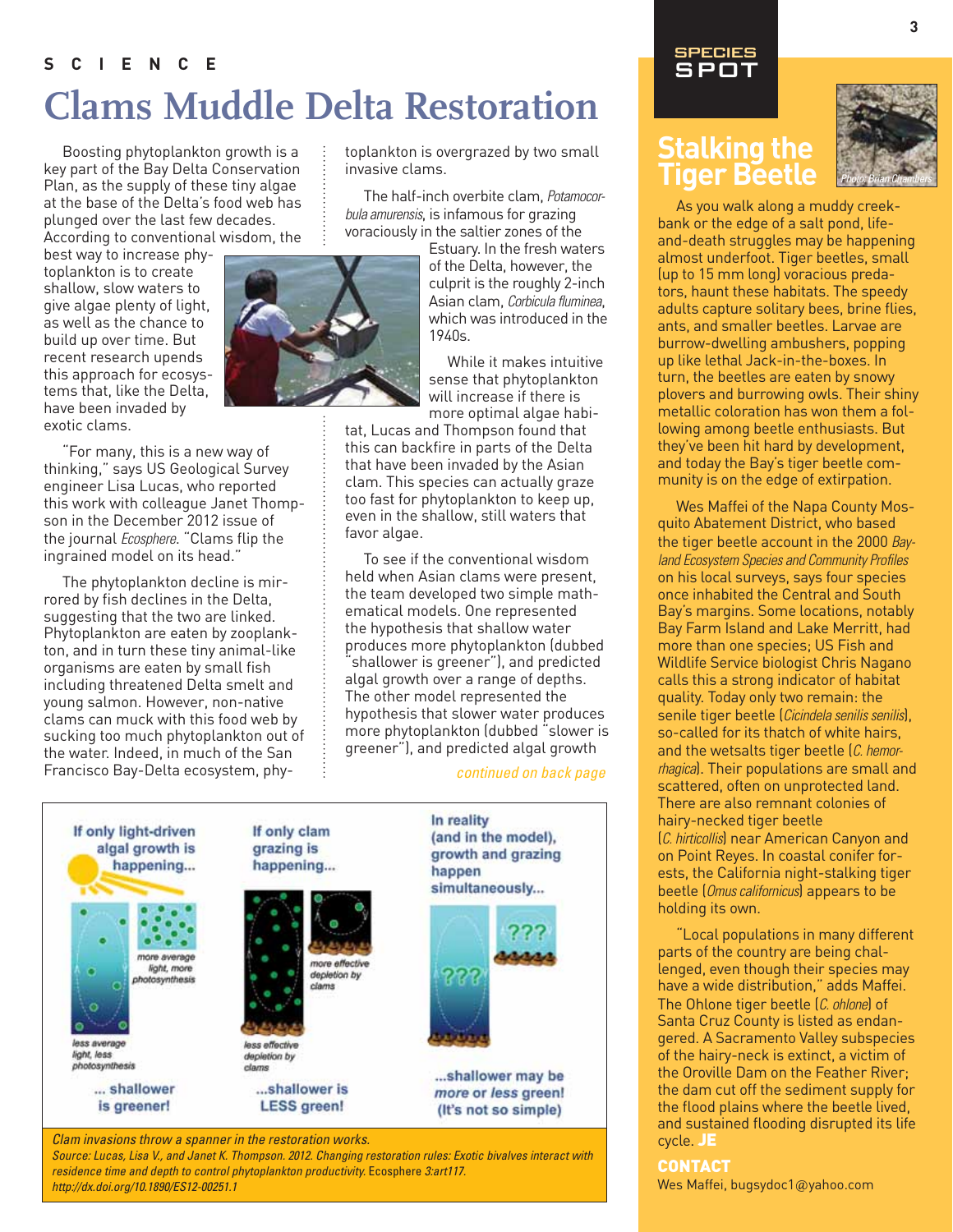**land u s e**

# **How Wild Should Drakes Estero Be?**

A stunning, multi-fingered inlet called Drakes Estero lies on the coast of the Point Reyes National Seashore. This sparkling bay on the San Francisco estuary's outer ocean coast is the home of raptors, seals, beds of eelgrass—and also a 70-year-old oyster farm.

It's a bucolic scene, but beneath the beauty lurks a deeply-rooted bone of contention. For nearly a decade, the future of the Drake's Bay Oyster Company (DBOC) has been at the heart of a heated battle between fans of wilderness and advocates of sustainable agriculture. Last November, Secretary of the Department of the Interior Ken Salazar decided not to renew the farm's lease; now oyster advocates are suing the Department, which manages the National Park system, for the farm's right to remain open.

### **CLIMATE** CHANGE

# **Crops in Hot Seat**

Certain fruit and nut crops are likely to decline in the future, because there won't be enough cold days for them to ripen properly, according to climate model predictions. Water shortages are likely to grow more severe as irrigation needs increase, and earlier ripening could impair the quality of wine grape harvests.

On the bright side, researchers are investigating how to sequester greenhouse gasses in the soils of rangelands and grazing pastures. And a number of laws passed in recent years now encourage the use of renewable energy on the farm whether from solar panels or manure-powered methane digesters.

These were just a few of the topics discussed at the third annual California Climate and Agriculture Summit held at UC Davis in late February. The central theme of the event was that sustainable farming is good for the climate; while, conversely, climate change is going to be bad for farming. Over 200 scientists, ranchers,

The oyster operation, which has been open since the 1930s, is one of 17 historic farms and ranches that have operated under lease since the park bought them in 1962. The waters of the Estero, where the bivalves are grown on wooden racks, were declared a potential wilderness area in 1976. With Salazar's decision to close the business, the inlet joined Abbotts Lagoon and Estero di Limantour to become the third aquatic wilderness within the Point Reyes National Seashore. But the farm's owners have been fighting for a delay, arguing that the historic farm is valuable in its own right and ought to be preserved.

"I liken it to a boundary dispute," says John Hart, author of a recent book on the history of the Point Reyes National Seashore. "There is a part of Point Reyes that is pretty definitely slated to remain in agriculture, and

students, and policy makers came together for the day of presentations, networking, and general intellectual cross-pollination.

"To have a broad perspective on this complex problem is essential if we're going to figure it out," says Renata Brillinger of the California Climate and Agriculture Network, which organized the event. "We need multiple perspectives on theory, practice, and policy. We set out to create those conversations and we succeeded."

Brillinger added that the sophistication of the presentations and the level of discourse have really evolved in the two years since the last summit — a sentiment that was echoed by other attendees.

"This is a new world to venture into," says Nancy Scolari of the Marin Resource Conservation District, who came to the conference specifically to learn more about how ranchers can sequester carbon by managing their rangelands better. "We've been restoring streams for a long time. Now it's time to restore our pastures — because in the end it all is connected." **JC**

INFO? http://calclimateag.org/



*A worker prepares strands of widely-spaced shells for oyster clusters to grow on. Photo: Jacoba Charles.*

there is a part that is already in the wilderness system. This is an area that is perched in between and has aspects of both—the question is, which way is it going to tip."

The basic debate that went from the local level to the highest halls of government was over a simple question: does the law require the Estero to revert to wilderness immediately upon cessation of the oyster farm's lease in 2012, or can its operation be permitted to continue?

Environmental organizations including the Sierra Club, the National Wildlife Federation, and the local Environmental Action Committee of West Marin argued that it couldn't. These advocates for immediate wilderness status fear that continuation of the farm sets a precedent for private industry to expand in wilderness areas. They also worry that the oyster farm boats disturb wildlife and habitat, and degrade the environment with debris and non-native species—namely the oysters themselves, and an widespread invasive tunicate whose only habitat in the Estero is the hard surfaces of the oyster shells and racks.

An eclectic group of supporters including Senator Dianne Feinstein, chef Alice Waters, the county Board of Supervisors, and the three former Congressmen who originally helped draft the bill—assert that the law doesn't demand closure of the business. They say that the benefits of the farm, which provides jobs, a

**4**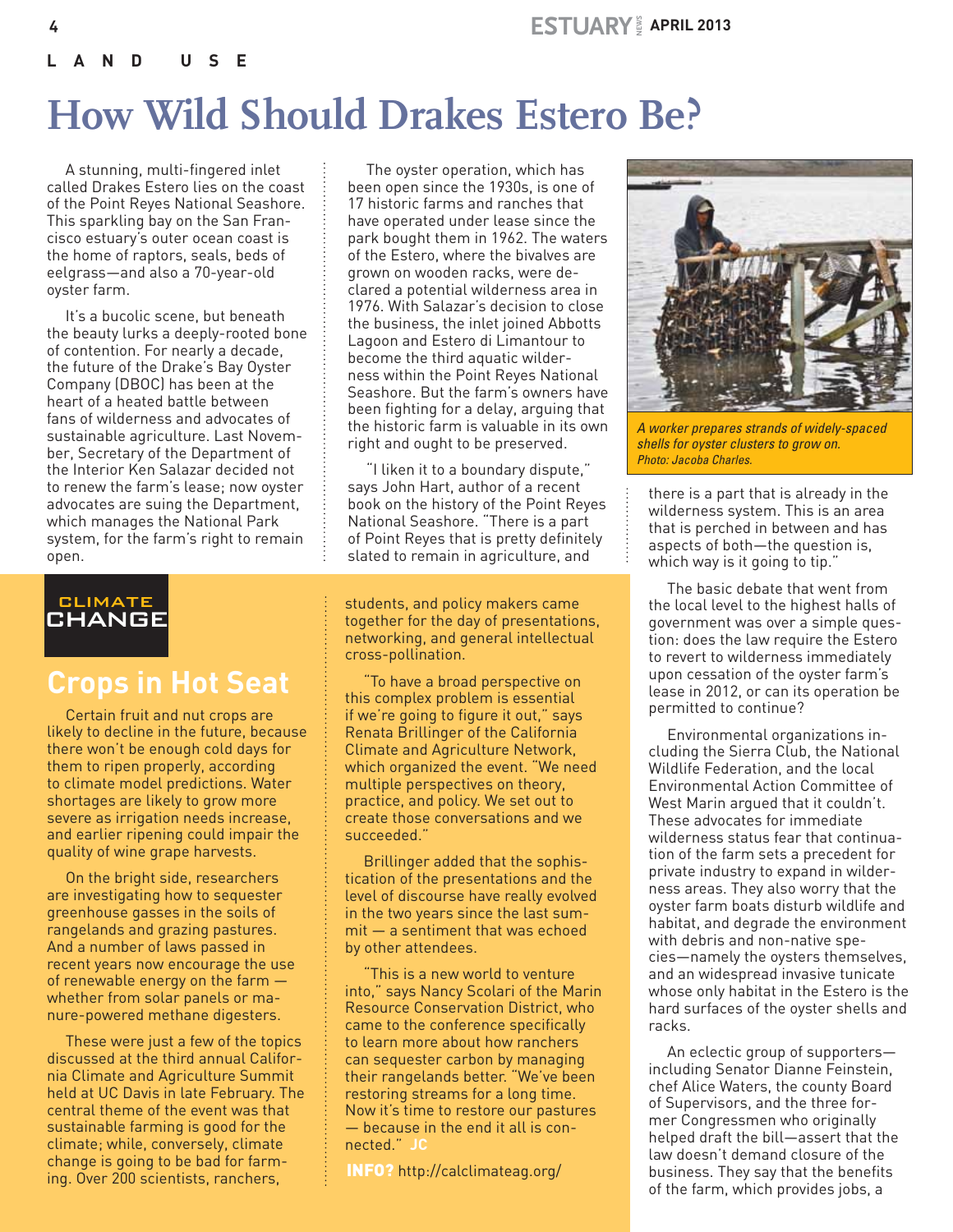recreational destination, and over 30 percent of the oysters grown in California, outweigh those of immediate wilderness status. Some supporters also fear that if the Estero is converted to wilderness, then the historic dairy ranches in the same watershed also could be closed down in the future.

Complicating the debate has been the question of whether the farm has caused any significant environmental damage. Beginning in 2006, National Park Service scientists claimed their data showed impacts. But this was denied by the farm's owner, Kevin Lunny, and by local scientist Corey Goodman who accused the park of scientific misconduct. Multiple investigations ensued, including by the National Academy of Science, the Department of the Interior and its Office of the Inspector General. No official scientific misconduct was found, though "administrative misconduct" was. One report concluded that "in several instances the agency selectively presented, over-interpreted, or misrepresented" the available data. Another reported that NPS staff had deliberately withheld information from the public, but that there was no evidence the farm owners were being treated unfairly.

The February decision by a California appeals court seemed to echo those conclusions, in a decision to allow the oyster farm to remain open past the date set by secretary Salazar, until the court hears their case. The decision was made because "there are serious legal questions and the balance of hardships tips sharply in [the oyster farm's] favor."



*Workers sort oysters at the Drake's Bay Oyster Farm. Photo by Jacoba Charles.* 



# **Shacks Mar Riverbanks**

Travel down the main trunk of the Petaluma River and you might not see them. The ramshackle dwellings perch on the muddy banks of the tidal creeks and sloughs that braid through the surrounding marsh. Many are old hunting cabins that appear abandoned and rotting, making them a safety liability and source of contamination. Their age and the patchwork of land ownership make it difficult to determine who is responsible for them.

Now, after the million dollar effort undertaken in 2011, which pulled out 10 festering derelict vessels and their rusting, toxic hulls, regulatory authorities are turning their attention to the unkempt cabins.

"During the 2011 clean-up it was brought to the attention of the Sonoma County Sheriff's Department that there were numerous old structures along the river in a state of disrepair," says Todd Thalhamer, an engineer with CalRecycle and the operations chief of the project. From the cabins, "They removed hazardous materials such as old propane tanks, batteries, asbestos, and other hazards." But many of the structures remain.

Meanwhile, also in February the Coastal Commission issued orders that the farm take immediate steps to come into compliance with state coastal laws.

At press time in late March, Congressional Republicans were proposing to include an extension of the oyster farm's lease in a draft energy bill that also includes oil drilling off the US coast and in the Arctic National Wildlife Refuge, and would expedite the Keystone XL pipeline. The bill is not expected to pass the Senate.

Thalhamer wants to draw attention to the abandoned shacks and is hoping to partner with other agencies or secure funding for their removal. The first step is identifying property jurisdictional rights by the many management agencies working in the area. "It's an absolute melee of ownership out there," Thalhamer says. No official inventory exists for dwellings. Tearing down the shacks would require significantly less resources than the previous river clean-up, Thalhamer says, because most of the work can be done by hand.

**5**

Some conservation organizations working along the river have done just that. After the 2003 purchase of a 180 acre parcel of land from Waste Man-



members removed three shacks after attempting to track down owners with old deeds and meeting mostly dead ends. "They are just a bunch of junk falling into the creek," says Audubon's Barbara Salzman. **DM**

CONTACT Todd Thalhamer, todd.thalhamer@calrecycle.ca.gov

Today, stakeholders and bystanders are waiting for the courts to review the case in May. Many stand to be disappointed, however the decision tips.

"Personally, my hunch is that Drakes Estero will be in pretty good shape whichever way it goes," says Hart. "It won't be the end of the world for the farm community if the oyster farm has to go. Nor would it be the end of the world for wilderness if it is allowed to stay." **JC**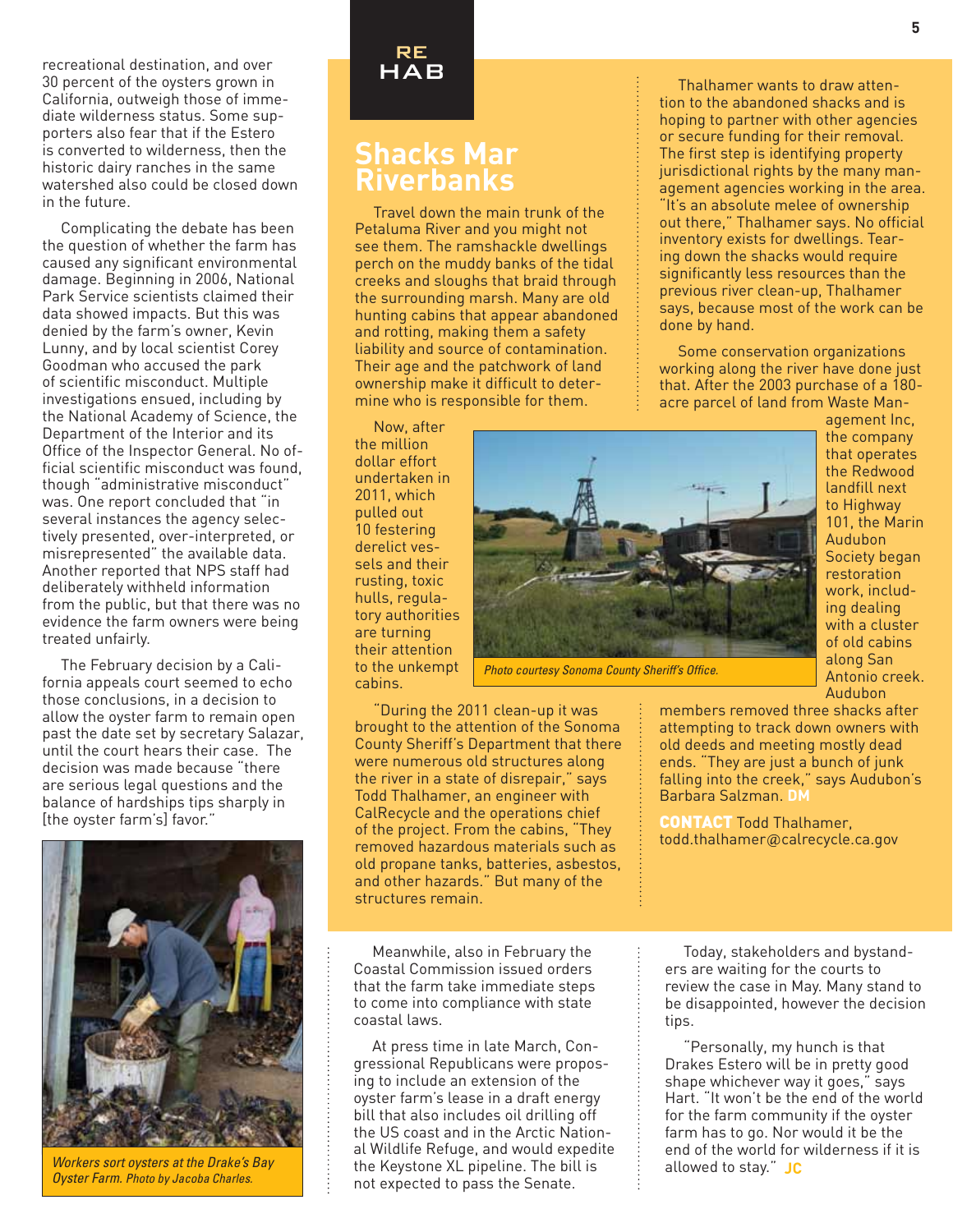### $ESTUARY$ <sup>§</sup> APRIL 2013

**e d u cation**

# **Way-Cool Observatory**

There's a new place to explore the Bay and it isn't an aquarium, a boat, or a model. It's an observatory, a square room perched high in the back corner of a San Francisco pier, where you can look out the window at the Bay or the city, or look into the Bay through a dozen, way-cool, exhibits. Here is a place that deciphers age-old relationships between moon and tides, sun and fog, shore and sea for you, and throws humans into the mix. And the new Bay Observatory in the new Exploratorium, opening April 17, does what the Exploratorium always did best, and now does better: gives you knobs to turn and scopes to squint through and maps to touch and shadows to chase. If there is a place where the frontiers of "interactive" exhibit are pushed, it is here, as always. But this new museum — moved from the historic Palace of Fine Arts to a designer, ultra-energy efficient space on Pier 15 — puts a finer point on it.

"The Palace was a dark hole with no windows, so trying to engage people in the environment didn't work well there," says Susan Schwartzenberg, a senior artist at the Exploratorium. "Here we have the Bay on one side and the whole history of the urban shoreline on the other, from sunken Gold Rush ships and bay fill to downtown development, so

landscapes fill our windows. All of our Observatory exhibits are set up in relationship to the environment outside."

On the Bay side, you can watch giant ships lumber into port and also see them on a ship tracker screen at your fingertips — bright green arrows with tails tracing their recent routes. The ship tracker display uses the same technology captains consult on their ship bridges to check their position in relation to other vessels. On a table nearby spread the ridges and bays of the region's topography, carved in white wood. Turn a knob and suddenly the salinity of the water is projected in yellows and blues across what exhibit developers call a "visualization platform."

It communicates different aspects of the Bay, like tides or storm events, by projecting image skins on the platform," says geologist Sebastian Martin, who worked with the Observatory's team on science content. As we watch yellow water creeps upstream into the Carquinez Strait with a projected tide. "Our team hopes one might look at this and learn about tides, and then look out the window and search for signs of the same thing in the Bay," he says.



*2011-2012 tidal cycles portrayed in movable plexiglass layers. Photo courtesy Exploratorium.* 



*Sediment samples from San Francisco Bay. Photo courtesy Exploratorium.* 

Indeed, the Bay is on the big screen everywhere in this beautiful room, in windows, on table displays, and on a state-of-the-art video wall. Nearby stands a tower of smaller screens revealing data from monitoring instruments in the water below and the air above. They're tracking everything from greenhouse gases to water quality and turbidity around the Observatory. "We're a wired pier," says Ron Hipschman, a selfproclaimed "geek" physicist. "We have more instrumentation here than most meteorologists have, and we're offering our location for science."

And science has taken them up on the offer. The Observatory is fast becoming a station for a number of Bay and ocean monitoring networks. Indeed, right off the inner pier, a red and white buoy owned by the National Oceanic and Atmospheric Administration will soon measure ocean acidification, and another pier device bounces high frequency radio waves off the water surface as part of a study of currents by San Francisco State's Romberg Tiburon Center. Kids and adults visiting the Observatory can see how scientists collect the field information they need to protect Bay health and commerce. "We're not a research entity, but we can provide a location, power, and maintenance for instruments collecting raw data," says Hipschman. The Observatory is even testing hydrocarbon levels in the water as spilled oil and fuel runs off city surfaces into the Bay. "Visitors can see on screen what happens after the first rain, and the second rain, and the third rain," he says.

The Observatory also presents what creator Bryce Johnson, calls a "library of mud" — two clear tubes of sediments from the bay bottom laid on their side for public perusal. One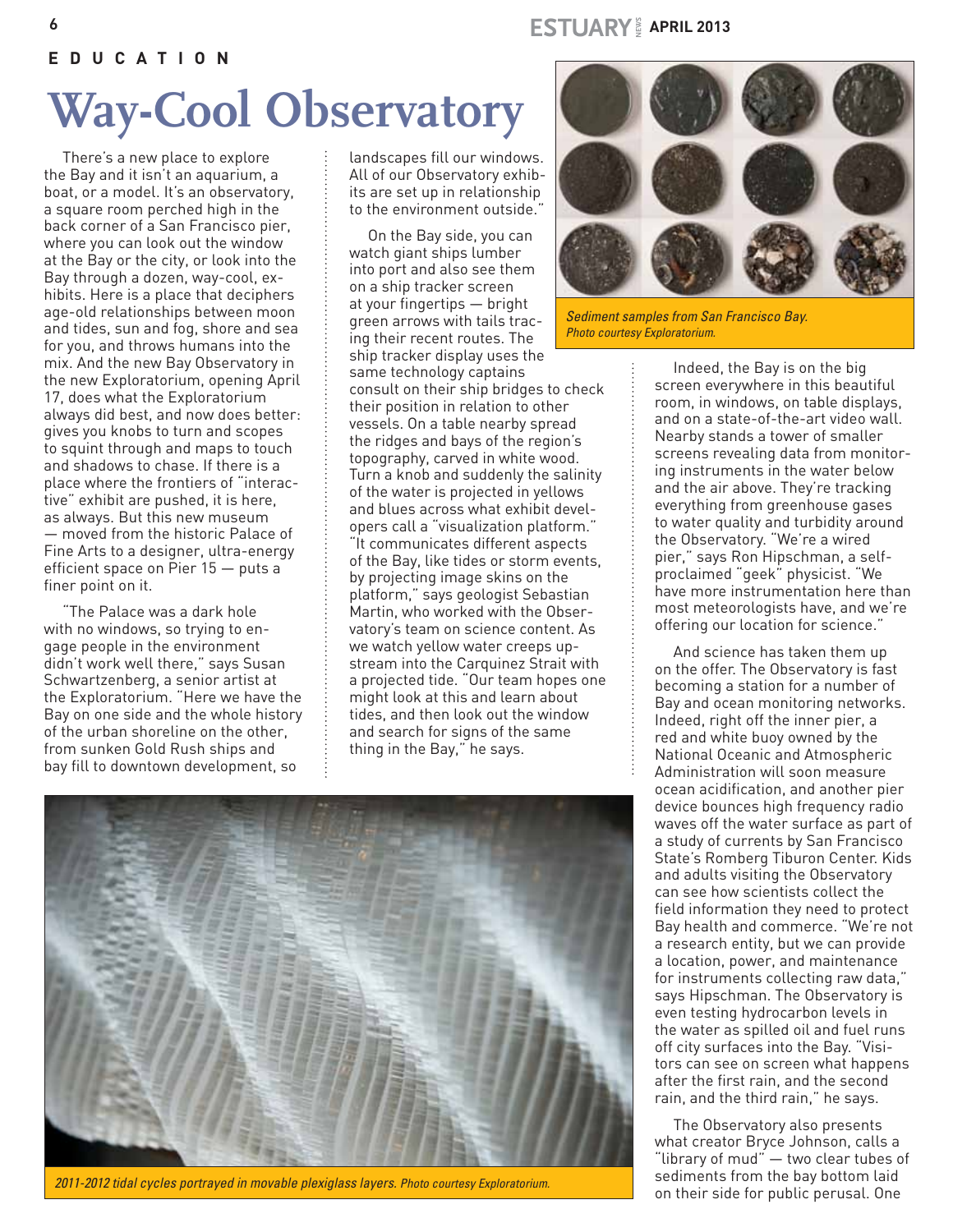"core" comes from the South Bay, and one from the North, and each reveals layers and layers of Bay history, from the white chips of broken oyster shells and the gold grains of sandy deposits to mining debris and the "fines" of our soupy, sticky, gray-green Bay mud. "Our mud library shows just how fast, and how slow, the landscape can evolve, and how humans have been part of that change over time," says Johnson.

These are just a few of the waycool exhibits in the new Observatory that are giving visitors a new window into the local environment, and shoreline history. You can see the sun's movement through an "oculus" and identify buildings on the Embarcadero waterfront through an "alidade." You can sit on a bench outside and watch solar shadows, or go on to the Life Sciences room for a close look at brine shrimp in a tank of salt water. There's the upended, 13 foot tall, root mass of a 330-year old Douglas fir and geysers that spume

up into rafters. There is also of course the giant pier itself – the Observatory is just the eastern tip of an iceberg sparkling with Exploratorium exhibits invented through unique collaborations among local scientists, historians, artists and, of course, geeks.

This writer was struck by how much thought has gone into these spaces, how much passion into the idea of making physics, engineering, environment, light, even life itself, touchable, understandable. This is a place where all that is so obvious and exaggerated about contemporary American culture melts away, and we remember the subtleties of nature, and how we cannot help but be drawn into an intimacy with the landscapes we live in. As Schwartzenberg puts it: "Our Observatory sits in a dramatic landscape with a rich human and natural history. We want to bring all the global changes in our environment home, and engage people in what's happening here and now." **ARO**



*Bay Observatory at the east end of the new Pier 15 Exploratorium. Photo by Amy Snyder.*

### **TORM** WATER

# **Slow it, Save it, Sink it**

In the city landscape, rainwater pools quickly and then travels in torrents and sheets down roofs, sidewalks, parking lots, and roadways, all-the-while gathering volume and wicking pollution from encounters with countless sources of contamination. The water is going somewhere. Often it's urban creeks on the way to the Bay. The hardened hydrology of the city means creeks are getting hammered.

That's why the City of Oakland is advocating that citizens help to create a decentralized stormwater management system by retaining rainwater in barrels, and then releasing it slowly to mimic the function of the natural water cycle. "The goal, really, is percolation," says Kat Sawyer, who works for the Watershed Project, the lead contractor for the City of Oakland's Rain Barrel Program. "Slowing the water down allows it to get into the soil and not overwhelm the creeks."

The Oakland Rain Barrel Program is in its final months of a three-year grant awarded to Oakland by the American Recovery and Reinvestment Act and the California State Water Board. City residents who signed up and filled out a participant agreement were given up to 620 gallons of rain barrel storage, depending on their needs. A little over 1,000 households obtained rain barrels through the grant, or the equivalent of 350,000 gallons of water storage citywide, Sawyer says.

Equipping homes with rain barrels fits into larger stormwater mitigation efforts called low intensity development (LID). "For the last 100 years the goal of engineers was to make straight channels to pave and pipe water," says Scott Stoller, an engineer who works for the firm ESA PWA. "Recently we've been realizing that maybe that wasn't the best thing to do."

Instead, the new mantra for stormwater managers is slow it, save it, sink it.

Stoller and his colleagues, who partnered with the Watershed Project on the rain barrel program, are using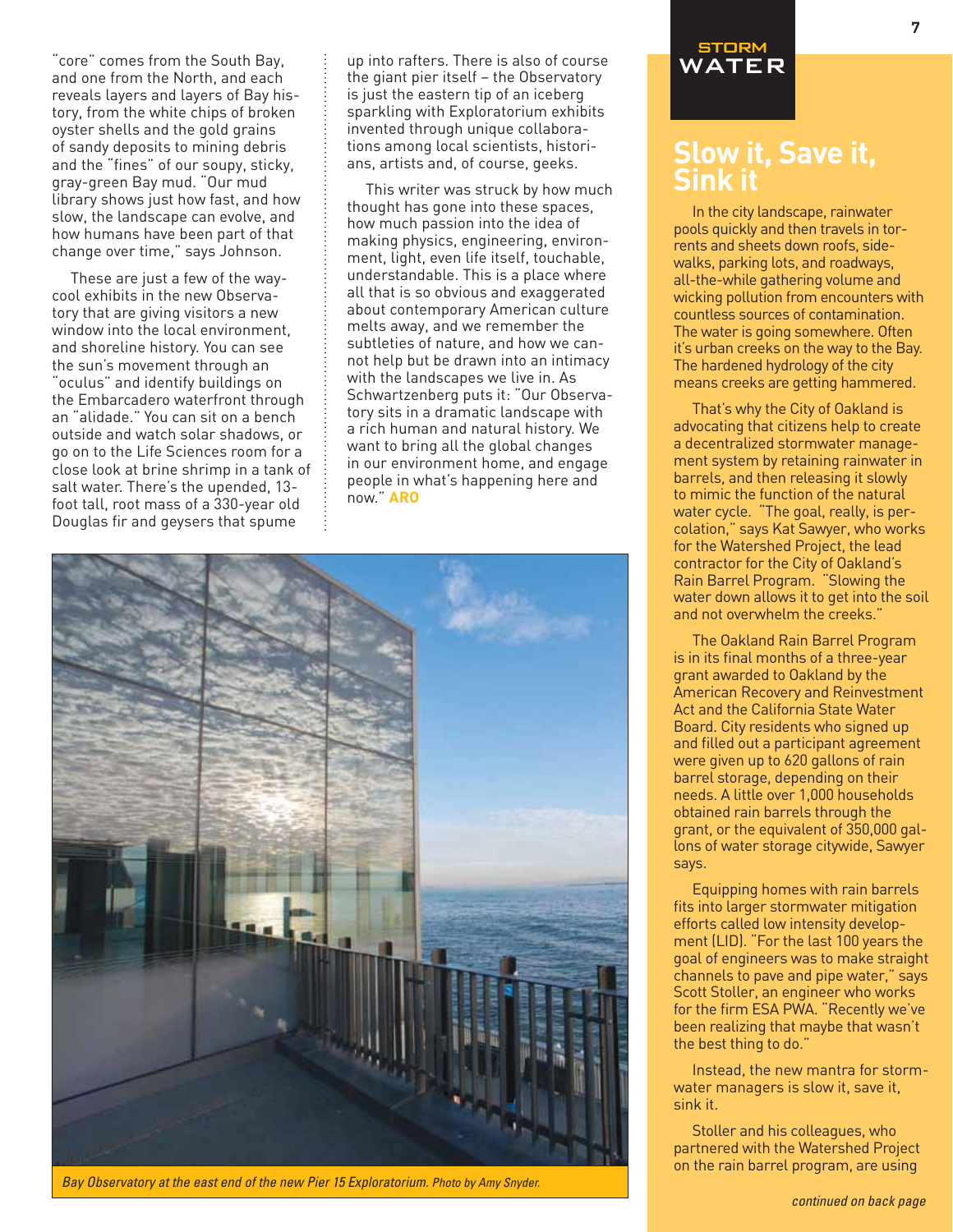**w e tlands**

# **International Wet Spot**

On World Wetlands Day, this February, San Francisco Bay became a Ramsar site. The Ramsar Convention is an international agreement for the preservation and wise use of wetlands, named for the Iranian city where a key conference was held in 1971. Credit the San Francisco Bay Joint Venture and its partners with making it happen. "This designation should be a point of pride for anyone living in the larger San

Francisco Bay Area," says Joint Venture coordinator Beth Huning. "Despite intense urban pressures, San Francisco Bay endures as one of our country's great natural treasures."

More than 2,000 sites in 164 nations have been recognized since the convention took effect in 1975. "Wetlands" are defined to include seasonal pools, caves, and springs, as well as large water bodies. San Francisco Bay becomes the 35th site in the United States (along with Chesapeake Bay and the Florida Everglades) and the sixth in California (following Tomales Bay, Bolinas Lagoon, the Laguna de Santa Rosa, the Grassland Ecological Area in the San Joaquin Valley, and the Tijuana River Estuary).

Making the Bay an official Wetland of International Importance was a complex four-year process. The Bay met all nine criteria for designation, but each had to be extensively documented. The Joint Venture also needed to bring a mixture of federal, state and local agencies and nonprofits on board. Unlike earlier, more global attempts, the focus this time was on protected lands with habitat value. The resulting patchwork quilt of

parcels totals 400,000 acres, one of the largest Ramsar sites in North America. Landowners who manage their properties for conservation purposes may be able to add their lands in the future.

Ramsar has no legal force, but may draw more restoration funding to Bay projects — conferring extra points in some federal grant programs, for example. It may also inform future decisions

about use of wetlands. Huning sums up: "This international designation validates not only the natural and aesthetic values of the Bay, but also the investments we have made and will need to make in order to collaboratively restore it." **JE**

**CONTACT** Beth Huning, bhuning@sfbayjv.org



*San Francisco Bay/Estuary Ramsar site.* 

*Graphic courtesy Audubon California and SF Bay Joint Venture. Data from California Protected Areas Database, 2012 (CPAD, www.calands.org) San Francisco Bay EcoAtlas, 2002 (San Francisco Estuary Institute) Map Produced April 2012 by GreenInfo Network.*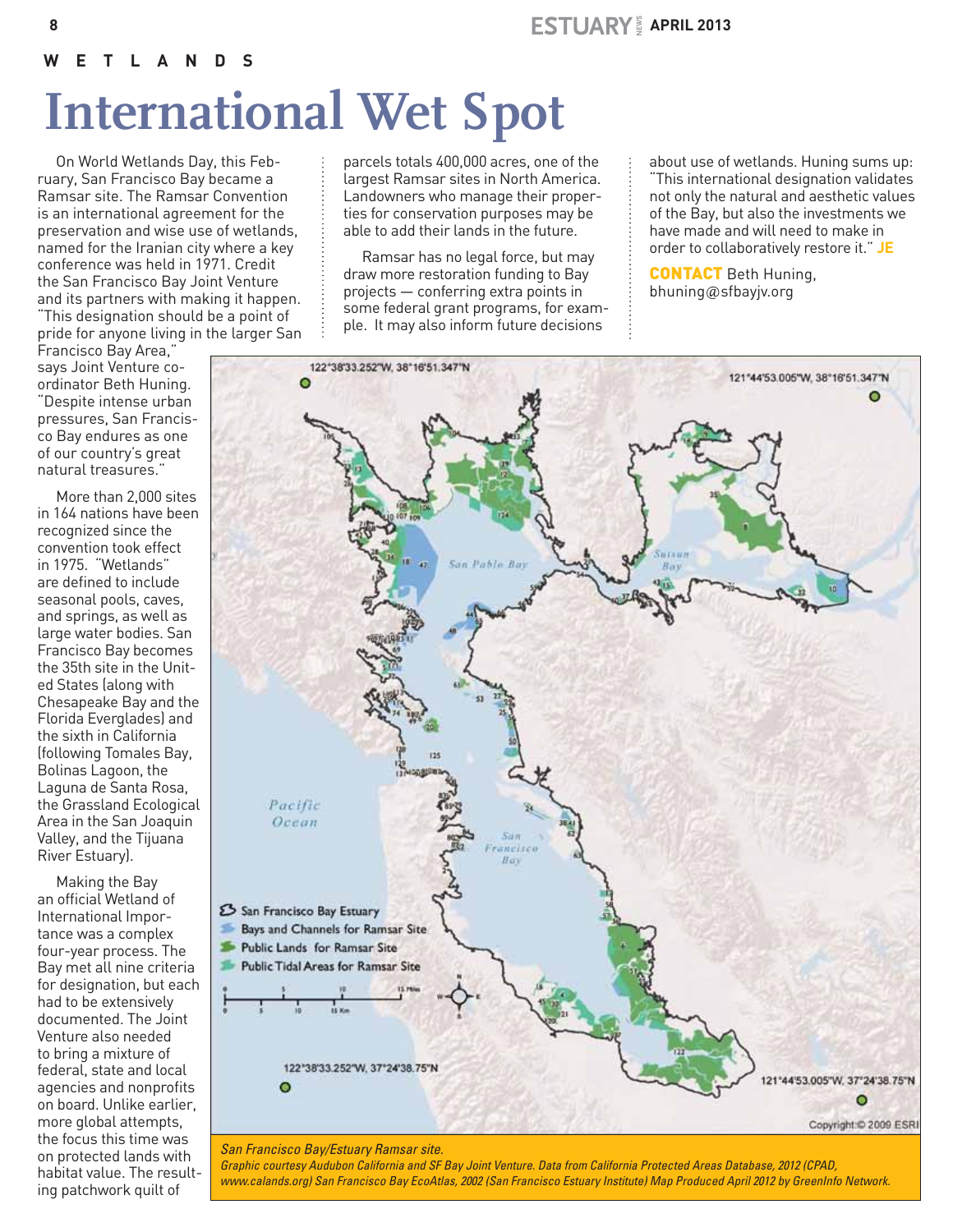### **wildlif e**

# **Local Stamp on Art**

Federal Duck Stamps have come a long way since cartoonist J.N. "Ding" Darling sketched a pair of mallards for the first duck stamp issued by the US Fish and Wildlife Service in 1934. Since that year, hunters must purchase and carry the postage-sized stamp as proof of a federal license required to hunt migratory waterfowl.



A contest to paint the artwork for the stamp began in 1949, and the artistry has advanced with the years. The winning portrait of a common goldeneye for the 2013 80th Anniversary Federal Duck Stamp is so real you can almost taste the brackish water on the duck's back. The winning acrylic painting is the work of San Francisco artist Robert Steiner, a longtime fan of "realistic illusion."

"I'm trying to do for ducks what Vermeer did for Dutch women," says Steiner in reference to the Dutch painter.

Steiner has built a career of painting waterfowl for duck stamps, and this is his second federal stamp. Steiner has also painted 82 winning state stamps for 17 different states, including 15 for California. To hunt waterfowl in California, a hunter also needs a California Duck Stamp, which funds wetland conservation here. On Steiner's stamps, northern pintails, mallards and lesser scaups flare their primaries for a landing, or American wigeons, canvasbacks and wood ducks float in rippled water against a realistic backdrop of wetlands, mountains, or stormy skies.

You don't have to be a hunter to purchase duck stamps. In fact, the purchase of duck stamps is one of the best ways to help save and pro-

## BANK ROLL

# **Saving Wildlife on a Shoestring**

The owl scanned the 25 people in the room, fixed on a tan man in a bill cap, and hissed (biologists call it "vocalizing" but it sure sounded like a hiss to me). Maybe it was because the man was the closest stranger; maybe he sensed the man's special interest in wildlife. Or maybe the flash of my earrings the next seat over caught his marbled golden eye, and gave him a start. Needless to say, a room in the Alameda County sheriff's office filled with more people than trees is not the natural habitat of the great horned owl.

The owl didn't make his debut at the February meeting of the Alameda County Fish & Game Commission until about 5:15. He'd remained silent in a box under the table while the group heard various pitches for small grants gleaned from fining those caught breaking state and local laws protecting fish and game. The Alameda Creek Alliance wanted some weed wrenches to pry up big invasive shrubs; a wildlife consultant wanted to get genetic samples from 30 whipsnakes, for example.

Other groups were after a little extra cash for their volunteer restoration or kid's science education projects. The Watershed Project described taking third graders into Chinese restaurants in Oakland so they could tell the owners in their native language not to empty their cooking oils, cleaning solvents, and other potential pollutants down the

tect wetlands. Ninety-eight percent of every dollar that goes towards buying a Federal Duck Stamp goes directly to purchasing or leasing wetland habitat in the National Wildlife Refuge System. Eighty years of sales have contributed \$750 million to the refuge system.

Federal duck stamp sales hovered around two million for decades until annual sales started to slide in the mid-1980s."With the number of hunters going down and real estate prices going up, more conservationists need to buy them," says Steiner.

storm drain. "Who can say 'no' to an earnest nine-year-old?" said Diana Dunn, one of their fearless leaders.

A girl with a squirming ball of squirrel babies described her wildlife rescue center but the owl upstaged the blind hairless rodents. He'd come with two women from the Sulfur Creek Nature Center asking for new gloves – the heavy, leather, up-to the-elbows, lace-up kind used to handle birds with lethal talons and beaks. The center rescues wildlife like Tesla, who was found with a string tied around a long-broken leg. It would never heal properly, they said, so Tesla's destined to go to more meetings and classrooms to help save other owls, rather than back to the wild. In addition to new gloves, their grant proposal covered a new supply of mealworms to feed rescued bats.

The man in the bill cap wanted a projector. One of the commissioners suggested this sounded like a rather old fashioned piece of equipment in this day and age, but turned out he wanted to show DVDs. Turned out the man held \$15, all-day, classes for budding hunters young and old, teaching them not only how to track and shoot animals but also how to respect and treat wildlife. I guess that owl knew a thing or two about human nature. Or not. At least he knew how to vocalize. **ARO**

*To receive notice of the next grant round, contact: Annette Thompson annette@infotechresearch.net. Grants are primarily supported by fine revenues and restitution monies which result from violations of the Fish and Game Code and Title 14 of the California Code of Regulations in Alameda County, and other civil and criminal violations of environmental laws.*

Steiner is a hunter. In the beginning, he shot and stuffed ducks to serve as models, but he doesn't shoot many ducks these days, except with his camera.

"I hate to admit it," he says. "I'm more a fan of seafood." **AG**

# **SEE MORE DUCK ART?**

www.steinerprints.com.

Buy a Stamp? www.fws.gov/duckstamps/stamps.htm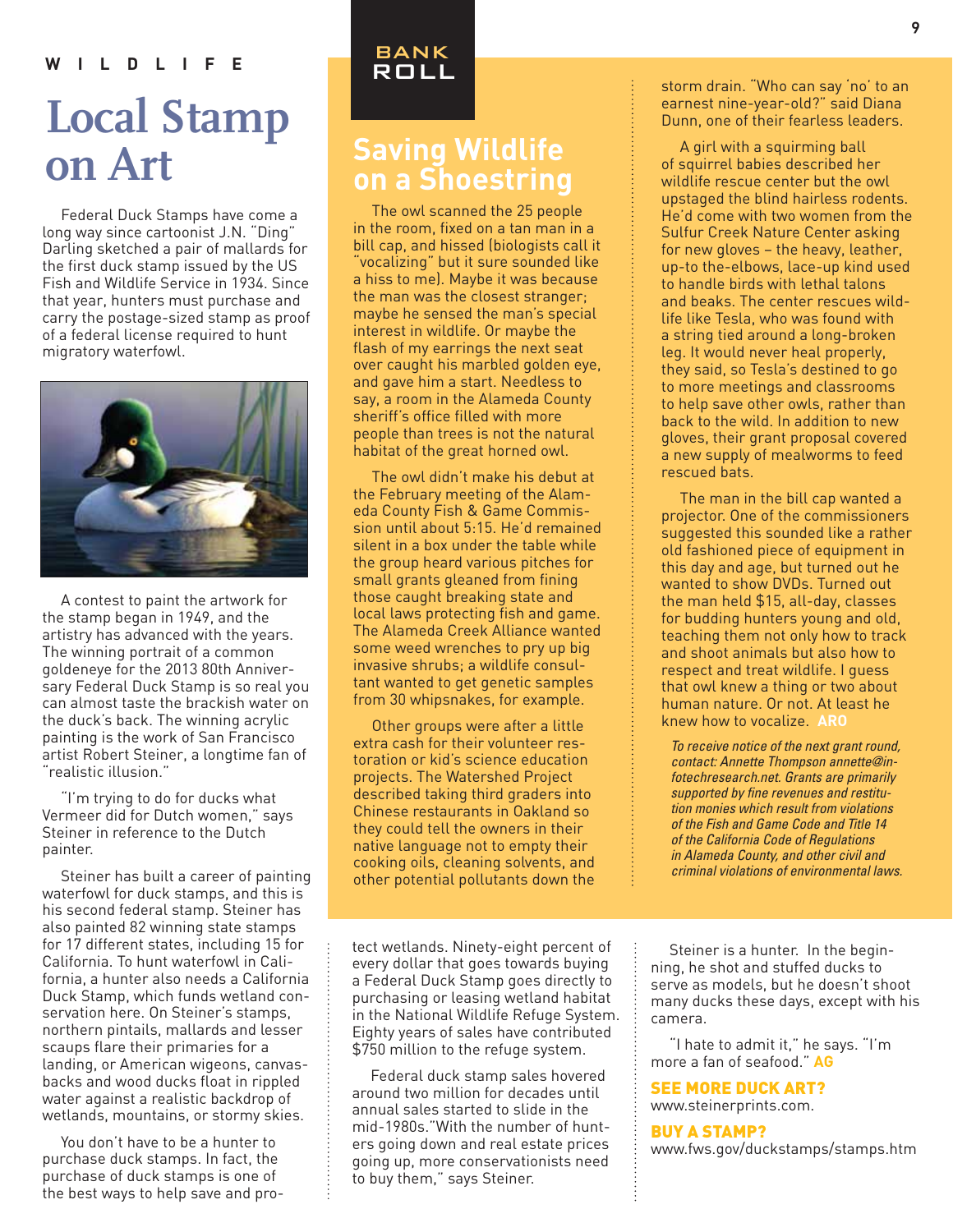### **ESTUARY APRIL 2013**

#### **d e sign**

# **Up or Out? The Laid Back Levee**

Ideas for monumental scale interventions have started cropping up on the desks and drawing boards of Bay Area planners faced with the prospect of sea level rise. "We're hearing about tidal barriers at the Golden Gate, and bigger and bigger levees, but then what happens to our marshes and mudflats?" says engineer Bob Battalio of the consulting firm ESA PWA. The answer, according to a new model developed by Battalio and colleague Jeremy Lowe — with the help of coastal ecologist Peter Baye, the Ora Loma Sanitary District's Jason Warner, and East Bay Dischargers' Mike Connor — is to integrate flood control with habitat restoration in a way that could bring back a lost ecosystem and streamline wastewater treatment, at a significant cost saving over traditional approaches. A recent report by The Bay Institute calls this concept the "horizontal levee."

The term was borrowed from the Netherlands, but that's the only resemblance to Dutch flood control practice. "They use large levees with asphalt and turf grass," Battalio explains. "We emphasize natural shoreline formations and ecological function."

What's being proposed is a gently sloping rise from the salt marsh along the Bay up into a wet marshy meadow in front of the levee (see diagram). Depending on lots of variables, the wet area on the landward transitional edge can be a "freshwater meadow," "back marsh," "brackish marsh," or for purists, "estuarine terrestrial ecotone."

The tidal marsh slows wave action and prevents levee overtopping in a flood or storm surge, while the upper marshy area gains elevation. Plant

Tidal Maria

Tidal Mod File

Shallow Bay

*The horizontal levee concept. Graphic originally by City of San Jose.*

Brackinh Marsh

species adapted to fresh or brackish water grow faster and put down more roots than salt marsh species. By bulking up faster, and tolerating thin sediment deposits, the transitional marsh can keep pace with sea level rise longer.

"The concept is pretty simple: it's a big, extra-wide, wet levee, runny (seeping) and supporting wetland vegetation on the slope instead of artificially dry upland vegetation." says Peter Baye.

What's missing for the Bay scenario is enough sediment and a source of fresh water to the transitional marsh, which was once fed by natural runoff. And that's where the wastewater from Ora Loma, and material dredged out of flood control channels, comes in.

"The really new thing here is the idea of using treated wastewater to facilitate a brackish transition marsh farther upslope," says Battalio. Treated wastewater may contain nutrients, which act like fertilizer. "Slope marshes with high nutrients are like wet prairies — very productive, depositing stable belowground biomass in soil

that sequesters carbon and nutrients," says Baye.

The proof of the concept may come at the Hayward shoreline. As Lowe explains it, a city council member persuaded the Hayward Area Shoreline Planning Area to commission a study of the shoreline's future from ESA PWA. That led to the design of a demonstration project and The Bay Institute report. Lowe says Ora Loma Sanitary is interested because of the water quality benefits and potential reduction in operations costs. According to The Bay Institute's Marc Holmes, the S.F. Bay Regional Water Quality Control Board also seems favorably inclined. He'd like to expand the scope to include other parts of the South Bay. But what may make the demo work in Hayward is a combination of forward-looking leadership and an effective local governance structure. Holmes hopes other cities will buy in, building a legislative campaign.

As for cost, Holmes says he was surprised by the difference between the horizontal levee and a more traditional 13-foot-high mound of dirt: "We did not anticipate the scale of the savings." The study suggests that a traditional levee without a marsh would cost more than



*Levee cost per mile (in millions) over 50 years. With 200-300 miles of flood control levees around the Bay, many in need of strengthening, costs could have a major influence on the region's choices in the face of sea level rise. Source: The Bay Institute, 2013*

> \$12 million per mile over 50 years. With a 200-foot-wide salt marsh on the Bay, and/or a brackish marsh on the upland side of the levee, the price almost halves (see graph).

> To Lowe and Battalio, using natural topography and native vegetation to knock down waves is not a radical departure. Others have floated the idea in the recent past. "Using the natural environment as much as possible is the kernel of our practice," says Battalio. "We need to recognize the value of mudflats and marshes, and consider where we draw the line. Otherwise we might wind up spending more money and being less effective." **JE**

#### Contact

Bob Battalio, bbattalio@esassoc.com; Marc Holmes, holmes@bay.org; Jeremy Lowe, jlowe@esassoc.com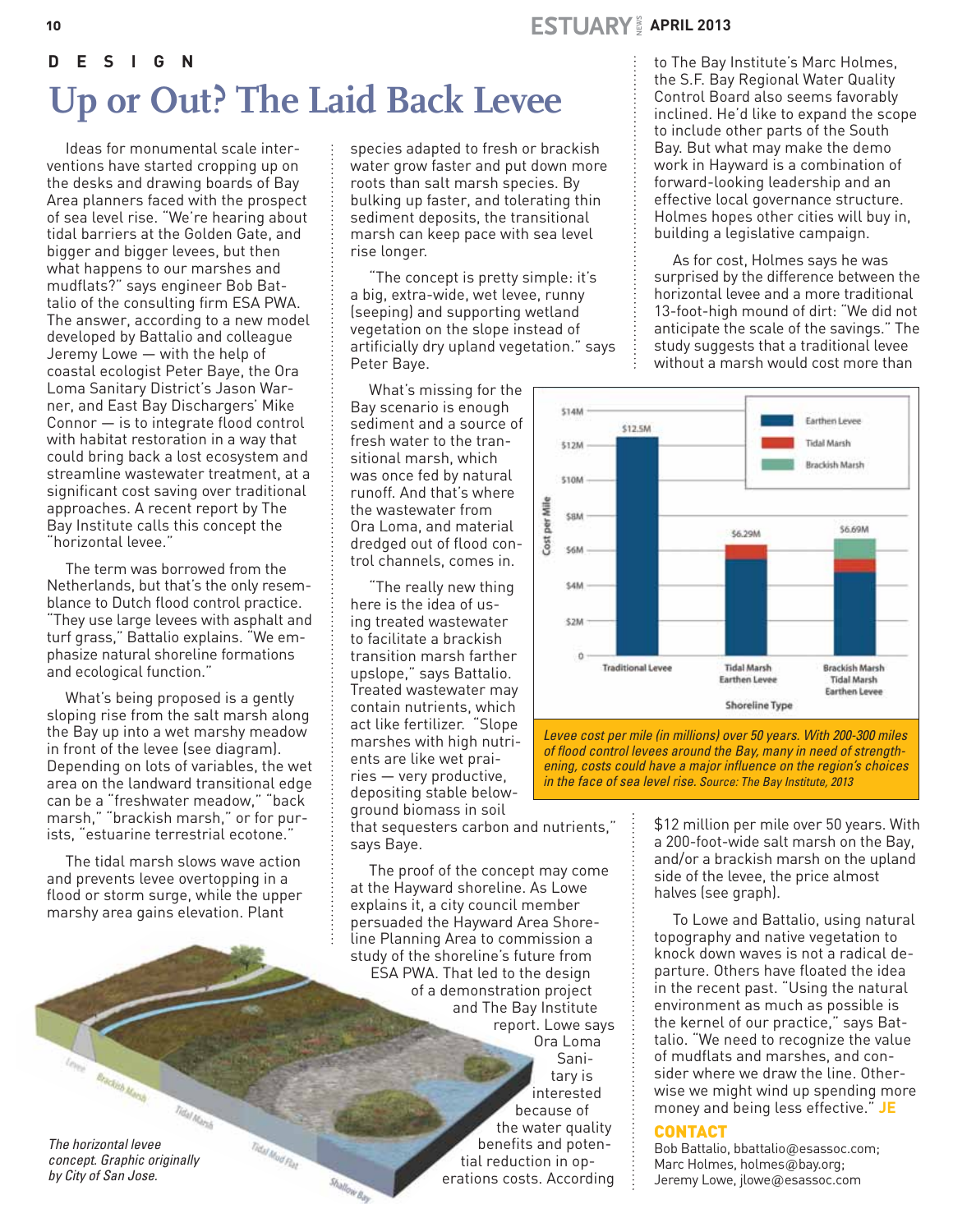The headquarters of some of Silicon Valley's best-known companies hug the edge of San Francisco Bay, but only upper-floor offices have water views. That's because the buildings sit on subsided earth that lies several feet below sea level.

Google, Yahoo, and Cisco Systems are just a few of the Silicon Valley companies that lie only a levee or two away from the Bay, and some of their offices risk being inundated when sea level rises by the expected two or so feet in the next half century. Facebook's headquarters is separated from Bay water by only a skinny bike path on a low levee even companies with buildings several miles from shore, such as Cisco, are in zones that will get flooded by high tides within fifty years if levees aren't raised. If protection isn't increased, by 2067 there's a one percent chance each year that bay water will overtop levees and flow into some of the office parks south of Highway 237, which lies about 4 miles away from the open waters of the Bay. If the crude dirt levees actually gave way, programmers and social media managers could have wet feet far sooner.

"Many of the levees around the South Bay were not built to provide flood protection. They were built for salt production ponds," says Caleb Conn of the U.S. Army Corps of Engineers.

Now, engineers and biologists are working together to protect urban areas with both soft, marshes and hard levees. Part one of the protection is the South Bay Salt Ponds Restoration project, now celebrating a decade of work completed. That project is designed to restore wetland habitat, but it's also providing a buffer against storms and sea level rise for urban areas.

"It's the idea of using our natural infrastructure to enhance our built infrastructure," says Amy Hutzel of the Coastal Conservancy, which is in charge of the project.

Part two of the protection is a parallel project now undergoing a feasibility analysis known as the South Bay Shoreline Study. The Corps of Engineers is working with the Coastal Conservancy and the Santa Clara Valley Water District, which is responsible for flood control and stream stewardship, to put together a plan for the first of several sections of improved levees by the end of this year. Construction is expected to cost between \$80 and \$130 million, with the Corps picking up 65 percent of the bill and state and local agencies the rest.

 "We want to see additional wetland restoration move forward and we can't do that without flood protection," says Hutzel.

Before restoration, the levees encircling each salt pond provided several lines of protection for the urban areas inland of the ponds. But the restoration project is poking lots of holes in the Bay side of the levees to let the tides in and re-establish natural marsh function. With that border breached, the landside levees that separate the city from the marsh need to be strengthened.

The re-engineered levees will protect not just corporate headquarters, but hundreds of homes in the Alviso district of San Jose, as well as the all-important San Jose/Santa Clara Water Pollution Control Plant, which treats sewage for 1.4 million people.

Early versions of the study call for superwide levees 400 feet across that on the Bay side slope so gently that they will create many acres of new transitional habitat between the marsh and upland areas (see opposite). Acquiring soil to create these huge, broad levees — about 2 to 3 million cubic yards, enough to cover 400 to 500 football fields thigh-deep is a major challenge. The Conservancy is now banking clean, free dirt from urban construction projects to use for future new marsh plain and levees. Construction will likely start in 2017, following Congressional authorization of the plan recommended by the Corps. **SKM**

#### **CONTACT**

Amy Hutzel, ahutzel@scc.ca.gov; Caleb Conn, Caleb.B.Conn@usace.army.mil; Rechelle Blank rblank@valleywater.org



*Business and urban areas located within South Bay zone projected to be at risk from flooding or sea level rise. Map produced by GreenInfo Network for the South Bay Shoreline Study. Data from Knowles; Seigel and Bachund, FEMA, and other sources.*